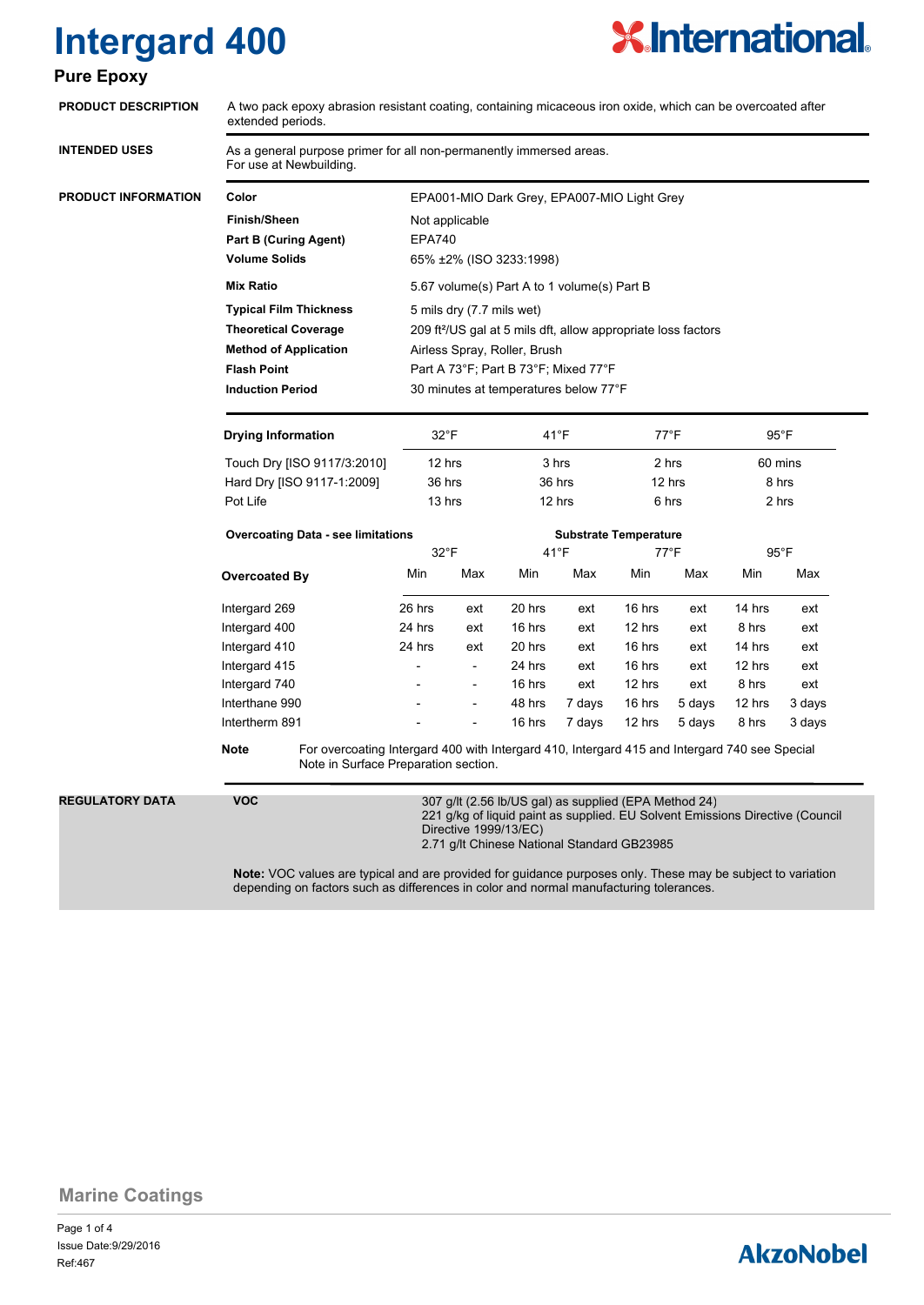



#### **Pure Epoxy**

#### **CERTIFICATION**

When used as part of an approved scheme, this material has the following certification:

- Food Contact Carriage of Grain (NOHA)
- Fire Resistance Surface Spread of Flame (Exova Warringtonfire)
- Fire Resistance Smoke & Toxicity (Exova Warringtonfire)
- Fire Resistance Marine Equipment Directive compliant

Consult your International Paint representative for details.

**SYSTEMS AND** Consult your International Paint representative for the system best suited for the surfaces to be protected. **COMPATIBILITY**

**SURFACE PREPARATIONS**

Use in accordance with the standard Worldwide Marine Specifications.

All surfaces to be coated should be clean, dry and free from contamination. High pressure fresh water wash or fresh water wash, as appropriate, and remove all oil or grease, soluble contaminants and other foreign matter in accordance with SSPC-SP1 solvent cleaning.

#### **NEWBUILDING**

Where necessary, remove weld spatter and smooth weld seams and sharp edges. Weld seams and areas of shop primer damage or breakdown should be blast cleaned to Sa2½ (ISO 8501-1:2007) or power tooled to Pt3 (JSRA SPSS:1984). Intact shop primers must be clean, dry and free from soluble salts and any other surface contaminants.

If the shop primer shows extensive or widely scattered breakdown, overall sweep blasting may be necessary. Consult your International Paint representative for specific recommendations.

#### **SPECIAL NOTE**

When overcoating with Intergard 410, Intergard 415 and Intergard 740 the anticipated level of intercoat adhesion can only be achieved in "extended" overcoating situations when:

a) the aged coating has the "extended" surface characteristics required for long term overcoatability. For example, an over applied epoxy MIO may not have its usual "textured" surface and will no longer be overcoatable after aging unless it is abraded.

b) the coating to be overcoated is intact, tightly adherent, clean, dry and free of all contaminants. c) coatings with a glossy surface are treated by light surface abrasion, sweep blasting or other suitable processes which do not cut through or detract from the performance of the underlying coating.

Consult your International Paint representative for specific recommendations.

#### **NOTE**

**For use in Marine situations in North America, the following surface preparation standards can be used: SSPC-SP10 in place of Sa2½ (ISO 8501-1:2007)**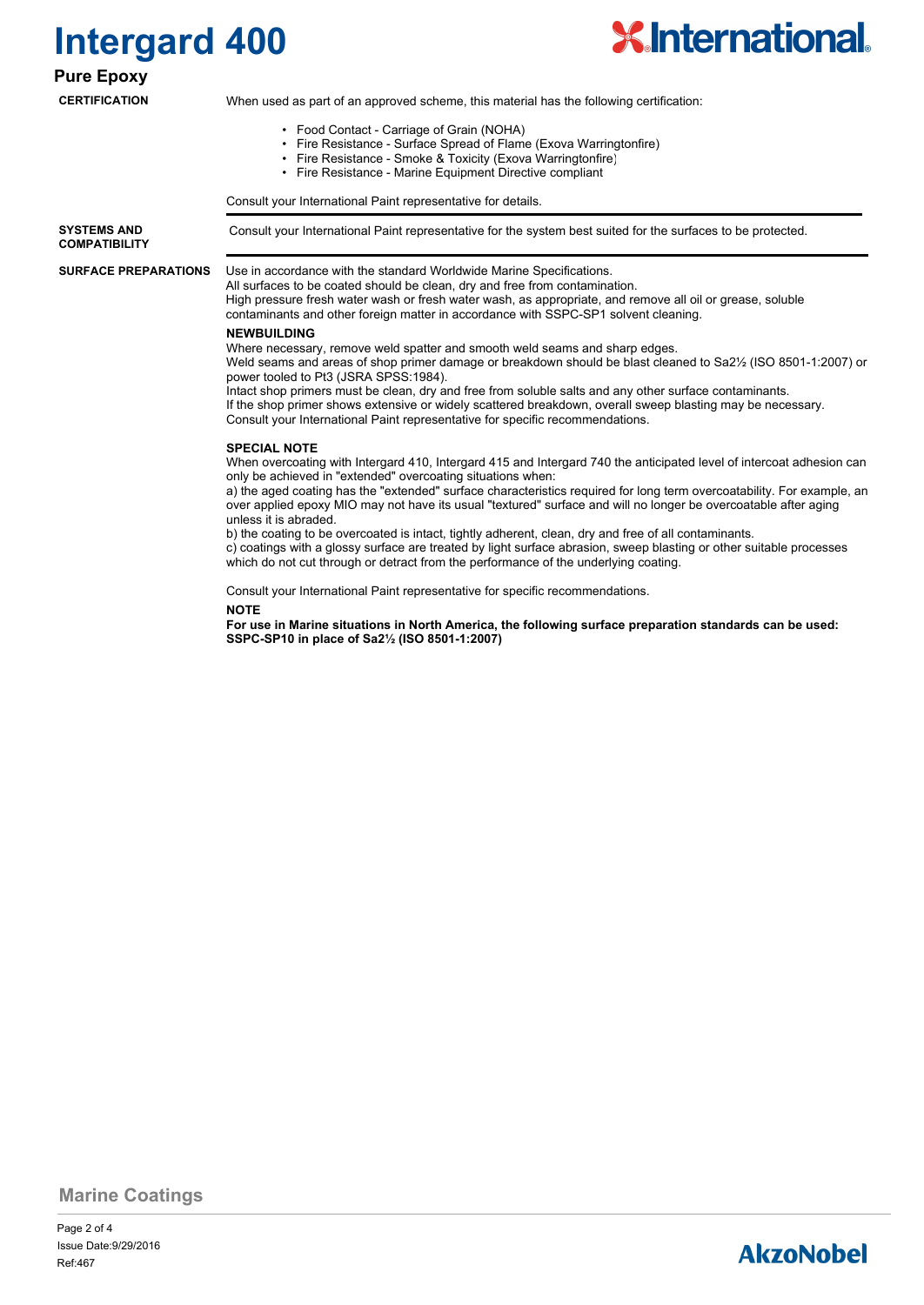### **Intergard 400 Pure Epoxy**

# **X.International.**

| <b>APPLICATION</b>                |                                                                                                                                                                                                                                                                                                                                                                                                                                                                                                                                                                                                                                                                                                                                                                                                                                                                                                                                                                                                                                                                               |  |  |  |
|-----------------------------------|-------------------------------------------------------------------------------------------------------------------------------------------------------------------------------------------------------------------------------------------------------------------------------------------------------------------------------------------------------------------------------------------------------------------------------------------------------------------------------------------------------------------------------------------------------------------------------------------------------------------------------------------------------------------------------------------------------------------------------------------------------------------------------------------------------------------------------------------------------------------------------------------------------------------------------------------------------------------------------------------------------------------------------------------------------------------------------|--|--|--|
| Mixing                            | Material is supplied in 2 containers as a unit. Always mix a complete unit in the proportions supplied.<br>(1) Agitate Base (Part A) with a power agitator.<br>(2) Combine entire contents of Curing Agent (Part B) with Base (Part A) and mix thoroughly with power agitator.                                                                                                                                                                                                                                                                                                                                                                                                                                                                                                                                                                                                                                                                                                                                                                                                |  |  |  |
| <b>Thinner</b>                    | International GTA220. Thinning is not normally required. Consult the local representative for advice during<br>application in extreme conditions. Do not thin more than allowed by local environmental legislation.                                                                                                                                                                                                                                                                                                                                                                                                                                                                                                                                                                                                                                                                                                                                                                                                                                                           |  |  |  |
| <b>Airless Spray</b>              | Recommended<br>Tip Range 18-23 thou (0.46-0.58 mm)<br>Total output fluid pressure at spray tip not less than 2500 psi (176 kg/cm <sup>2</sup> )                                                                                                                                                                                                                                                                                                                                                                                                                                                                                                                                                                                                                                                                                                                                                                                                                                                                                                                               |  |  |  |
| <b>Conventional Spray</b>         | Application by conventional spray is not recommended.                                                                                                                                                                                                                                                                                                                                                                                                                                                                                                                                                                                                                                                                                                                                                                                                                                                                                                                                                                                                                         |  |  |  |
| Brush                             | Application by brush is recommended for small areas only. Multiple coats may be required to achieve specified film<br>thickness.                                                                                                                                                                                                                                                                                                                                                                                                                                                                                                                                                                                                                                                                                                                                                                                                                                                                                                                                              |  |  |  |
| <b>Roller</b>                     | Application by roller is recommended for small areas only. Multiple coats may be required to achieve specified film<br>thickness.                                                                                                                                                                                                                                                                                                                                                                                                                                                                                                                                                                                                                                                                                                                                                                                                                                                                                                                                             |  |  |  |
| <b>Cleaner</b>                    | International GTA822                                                                                                                                                                                                                                                                                                                                                                                                                                                                                                                                                                                                                                                                                                                                                                                                                                                                                                                                                                                                                                                          |  |  |  |
| <b>Work Stoppages and Cleanup</b> | Do not allow material to remain in hoses, gun or spray equipment. Thoroughly flush all equipment with<br>International GTA822. Once units of paint have been mixed they should not be resealed and it is advised that after<br>prolonged stoppages work recommences with freshly mixed units.<br>Clean all equipment immediately after use with International GTA822. It is good working practice to periodically<br>flush out spray equipment during the course of the working day. Frequency of cleaning will depend upon amount<br>sprayed, temperature, relative humidity and elapsed time, including any delays. Do not exceed pot life limitations.<br>All surplus materials and empty containers should be disposed of in accordance with appropriate regional<br>regulations/legislation.                                                                                                                                                                                                                                                                             |  |  |  |
| Welding                           | In the event welding or flame cutting is performed on metal coated with this product, dust and fumes will be<br>emitted which will require the use of appropriate personal protective equipment and adequate local exhaust<br>ventilation. In North America do so in accordance with instruction in ANSI/ASC Z49.1 "Safety in Welding and<br>Cutting."                                                                                                                                                                                                                                                                                                                                                                                                                                                                                                                                                                                                                                                                                                                        |  |  |  |
| <b>SAFETY</b>                     | All work involving the application and use of this product should be performed in compliance with all<br>relevant national Health, Safety & Environmental standards and regulations.                                                                                                                                                                                                                                                                                                                                                                                                                                                                                                                                                                                                                                                                                                                                                                                                                                                                                          |  |  |  |
|                                   | Prior to use, obtain, consult and follow the Material Safety Data Sheet for this product concerning health<br>and safety information. Read and follow all precautionary notices on the Material Safety Data Sheet and<br>container labels. If you do not fully understand these warnings and instructions or if you can not strictly<br>comply with them, do not use this product. Proper ventilation and protective measures must be provided<br>during application and drying to keep solvent vapor concentrations within safe limits and to protect against<br>toxic or oxygen deficient hazards. Take precautions to avoid skin and eye contact (ie. gloves, goggles, face<br>masks, barrier creams etc.) Actual safety measures are dependant on application methods and work<br>environment.<br><b>EMERGENCY CONTACT NUMBERS:</b><br>USA/Canada - Medical Advisory Number 1-800-854-6813<br>Europe - Contact (44) 191 4696111. For advice to Doctors & Hospitals only contact (44) 207 6359191<br>China - Contact (86) 532 83889090<br>R.O.W. - Contact Regional Office |  |  |  |

**Marine Coatings**